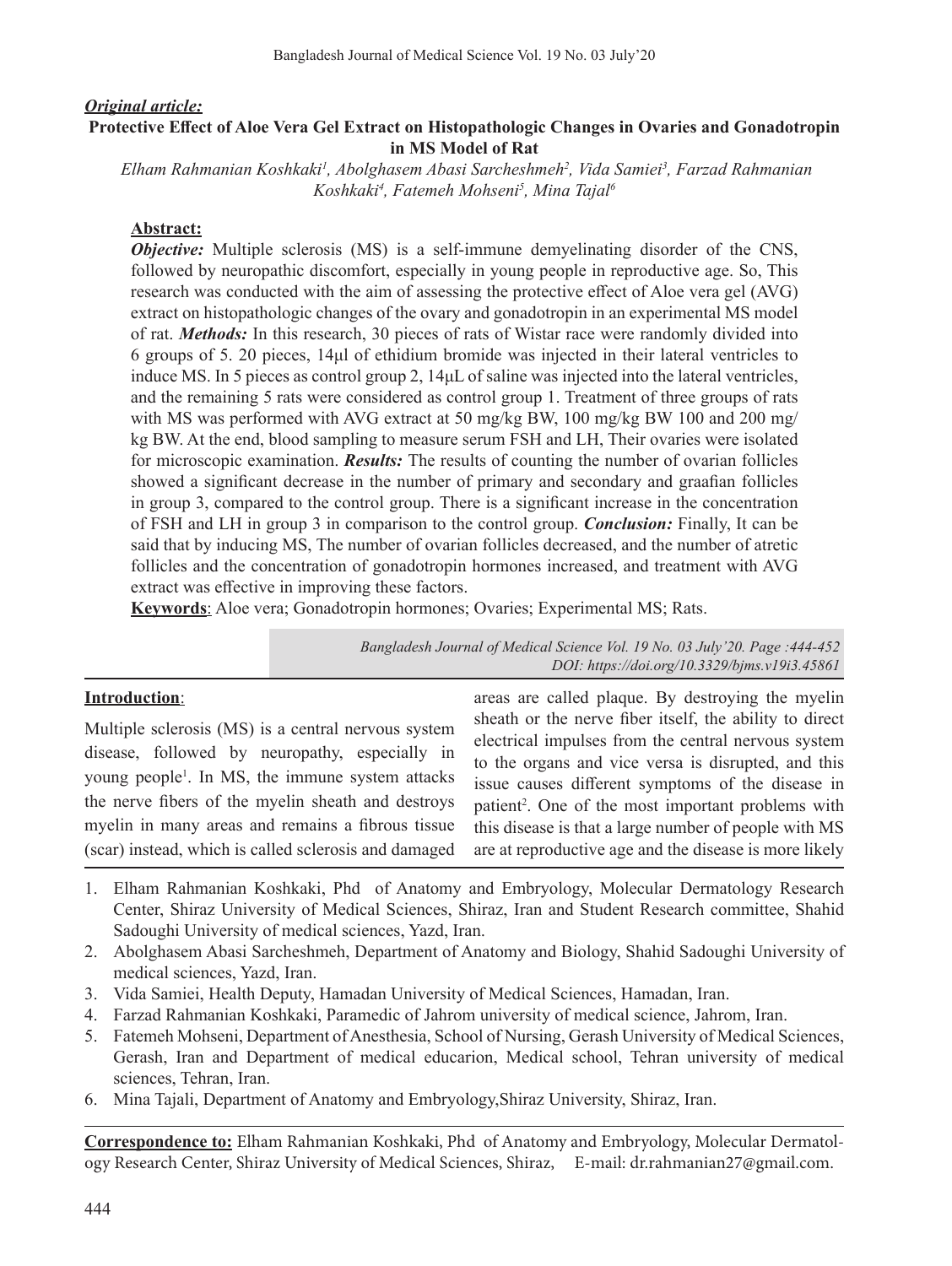to develop in women than men<sup>3</sup>.

## **Materials and Methods:**

Common medications used to treat MS disease, despite of having a limited to modest benefits on improvement in some types of MS, have certain side effects ranging from mild to moderate and severe<sup>4</sup>. Studies in 2007 showed that many medications prescribed in MS had dangerous side effects in pregnancy, breast feeding and fertility<sup>5</sup>.

Most women with MS are concerned about the effects of disease on pregnancy and childbirth, as well as the effects of medications on the fetus<sup>6</sup>. Studies have shown that the improvement of symptoms usually decreases at the end of pregnancy but increases in the postpartum period, and the reasons for the decrease in the activity of the disease during this period are not well known, but factors such as a sudden eruption of estrogen after delivery and the loss of the immunosuppress or status of pregnancy can contribute to the disease<sup>7,8</sup>. It has also been reported that Gonadotropin hormones increase in patients with MS, and MS also reduces fertility and sexual cells in patients and causes sexual weakness<sup>9</sup>.

Nowadays, the use of alternative medicine or herbal remedies is more likely to be recognized due to the side effects of chemical drugs that are used to improve the disease and prevent the complications of patients with MS<sup>10,11</sup>, and it is estimated that of one of every three persons has used these treatments for various illnesses over his lifetime<sup>12</sup>. One of the herbs used in herbal medicine is Aloe Vera. Studies suggest that the extract of this plant not only increases estrogen levels, but also causes follicles to grow with its same effect as the sexual hormones<sup>13,14</sup>. It should also be noted that the most important chemical compounds of Aloe Vera are Poly Saccharides, anthraquinones, prostaglandins, phytoestrogens (such as beta-sitosterol), cholesterol, and fatty acids like campstrols<sup>15</sup>.

Therefore, considering that Aloe vera has phytoestrogenic compounds and the use of phytoestrogenic compounds reduces LH and FSH hormone levels<sup>5</sup>, and also in people with MS, there is usually an increase in gonadotropic hormones and assuming that Aloe vera plant can improve the disease by reducing these hormones, we decided to provide detailed information on the effect of Aloe vera extract on histomorphometric changes of ovaries and ovarian hormones in female rats with MS by this research.

The present study was conducted as an experimental laboratory and completely randomly research. This study was done on 30 female and matured Wistar rats weighing  $200 \pm 15$  gr and 100-120 days old, got from Razi Vaccine and Serology Research Center in Shiraz. The rats were placed in the animal's home of the Faculty of Veterinary Medicine, Shiraz University for two weeks under laboratory conditions  $(21 \pm 21)$ ° C, 12 hours light and 12 hours darkness). During this period, the rats were kept in metal cages with cribriform doors and used standard food. Water was also provided by a special glass bottle. Their cages were disinfected with 70% alcohol three times a week.

## *Same cycling of mature female rats*

Since in this study , matured female rats in the proestrus phase should be used and the rats prepared for this study were in different phases of the sexual cycle; a method should be used to put all of them in a same phase of sexual cycle. Therefore, vaginal smear were taken from all of them to ensure that they were all in same phase of the sexual cycle. In female rats, the sex cycle takes 4 to 5 days.

# *The method of induction of disease*

MS disease is a chronic inflammatory disease of myelin degradation in the central nervous system, and myelin chemical destruction with the aid of ethidium bromide (EB) is one of the most commonly used models for inducing MS. Therefore, in this study, for induction of disease, intravenous injection of ethidium bromide in the brain peripheral ventricles of both sides of experimental group of rats was performed with a stereotaxy device and using the hamilton needle (Canula Guide 23, Dental needle 30). Etidium bromide was used as in the form of red powder from Merck Company and saline was used as solvent.

## *Aloe vera alcoholic extract preparation method*

To prepare the Aloe Vera Alcoholic Extract, a number of fresh Aloe Vera leaves were prepared. After the scientific confirmation of botanical experts of the University of Shiraz, the leaves were washed and their gel was removed. The gel was placed in 95 degrees ethanol with four times of their volume. After placing the gel container on the shaker for four days, the solution was filtered by a flat filter and concentrated using the rotary evaporator device at 45 ° C. The final material was completely dried at 40  $\degree$  C and powdered<sup>16,17</sup>.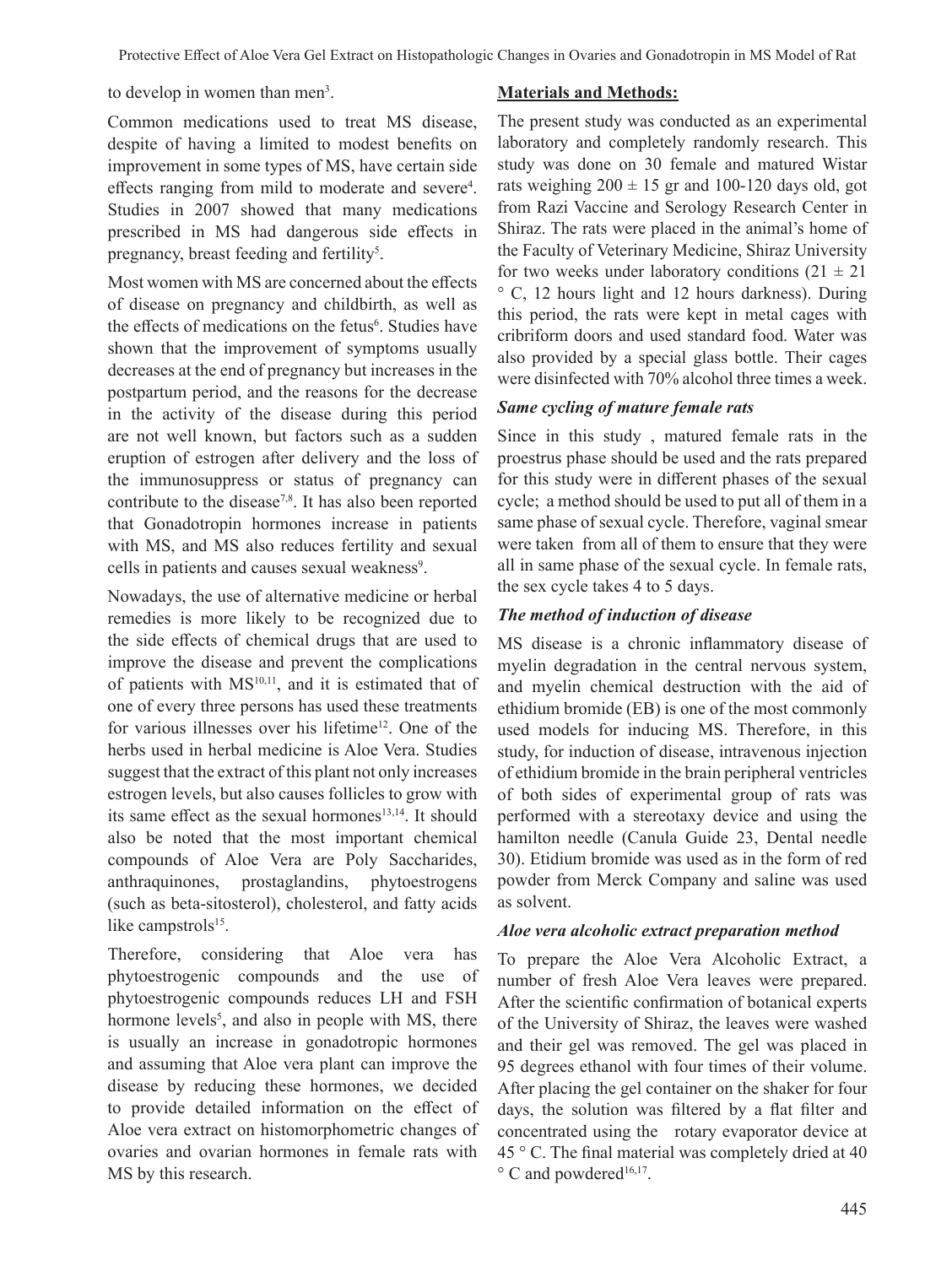# *Dividing 30 female rats into 6 groups of 5 was done as follows*

- 1. Control group 1: Without induction of MS and without receiving normal saline and Aloe Vera extract.
- 2. Control group 2: Without induction of MS and injection of 14 μL, saline as ethidium bromide solvent to the lateral ventricle.
- 3. Experimental group 1: MS induction by injection of 14μl of ethidium bromide solution into ventricular region of the brain and receiving normal saline by gavage.
- 4. Experimental group 2: MS induction by injection of 14μl of ethidium bromide solution into the ventricular region of the brain and receiving the aloe vera extract at 50 mg / kg body weight per day using gavage.
- 5. Experimental group 3: MS induction by injection of 14μl of ethidium bromide solution into the ventricular region of the brain and receiving the aloe vera extract of 100 mg / kg daily using gavage.
- 6. Experimental group 4: MS induction by injection of 14 μl of ethidium bromide solution into the ventricular region of the brain and receiving the aloe vera extract of 200 mg / kg daily by gavage.

It should be noted that Aloe vera extract was prescribed for 30 days. After the termination of the period, all rats were anesthetized with ether and blood samples were taken from their hearts to measure LH and FSH hormones. Female sex hormones were measured using animal kit by ELISA test. The ovaries were also extracted for histological studies and sent to the histology laboratory to count the number of initial, primary, secondary, and graafian follicles, as well as the corpus luteum, corpus albicans, and the number of atretic follicles. One way ANOVA and Tukey test were used to compare the groups using SPSS version 18 software.  $P \le 0.05$  was considered as a significant level.

**Ethical clearance:** This study approved by Shiraz University. All ethics of working with laboratory animals in this research are based on the instructions of the Animal Protection Committee of Shiraz University. This research was approved at 22 December 2015.

# **Results:**

As shown in figures 1 and 2, the concentration of FSH and LH in the experimental group 3 (without receiving the extract of Aloe vera) showed a significant increase compared to the control group 1  $(P<0.05)$ . The concentration of FSH in group 6 (with the maximum dose of Aloe vera extract) and LH concentration in groups 4, 5 and 6 (with Aloe vera extract at different doses) decreased significantly compared to the experimental group 3, which was almost similar to that of the group Control 1 (P  $\leq$  0.05). Therefore, this study showed that by inducing MS, the concentration of gonadotropin hormones increases, and the use of Aloe vera extract will have some effect on the improvement of these hormonal changes.

Changes in the number of ovarian follicles in the six groups of rats are shown in figures 3 to 9. Although the decrease in the number of primordial follicles in the experimental group 3 without receiving the Aloe vera extract and their increase in the experimental group 6 with the maximum dose of Aloe vera extract comparing to the control group 1 and control group 2 ; but this difference was not significant ( $P>0.05$ ) (Fig 3). However, according to Figure 4, the number of primary follicles in experimental group 3 without receiving Aloe vera extract and in the three treatment groups 4, 5 and 6 that received Aloe vera extract at different doses, was significantly decreased comparing to the control group 1 ( $P \le 0.05$ ). Also, as shown in figures 5 and 6, the number of secondary and graafian follicles in the experimental group 3 (without receiving Aloe Vera extract) was significantly decreased comparing to the control group 1 ( $P \le 0.05$ ). But this number increased in three treatment groups with Aloe Vera extract, which was not significant ( $P \le 0.05$ ). On the other hand, there was a decrease in the number of corpus luteum and corpus albicans and increase in the number of atretic follicles in comparison with the control group 1 and this difference was not significant (P <0.05). In the treatment group 6, which received the maximum dose of Aloe Vera extract, significant increases in the number of corpus luteum and corpus albicans and significant reduction in atretic follicles were observed compared to the experimental group 3 without receiving the aloe vera extract (Figures 7, 8 and 9).

According to the above, It can be argued that induction of MS disease results in the reduction of normal follicles in the ovary, and therefore the increase of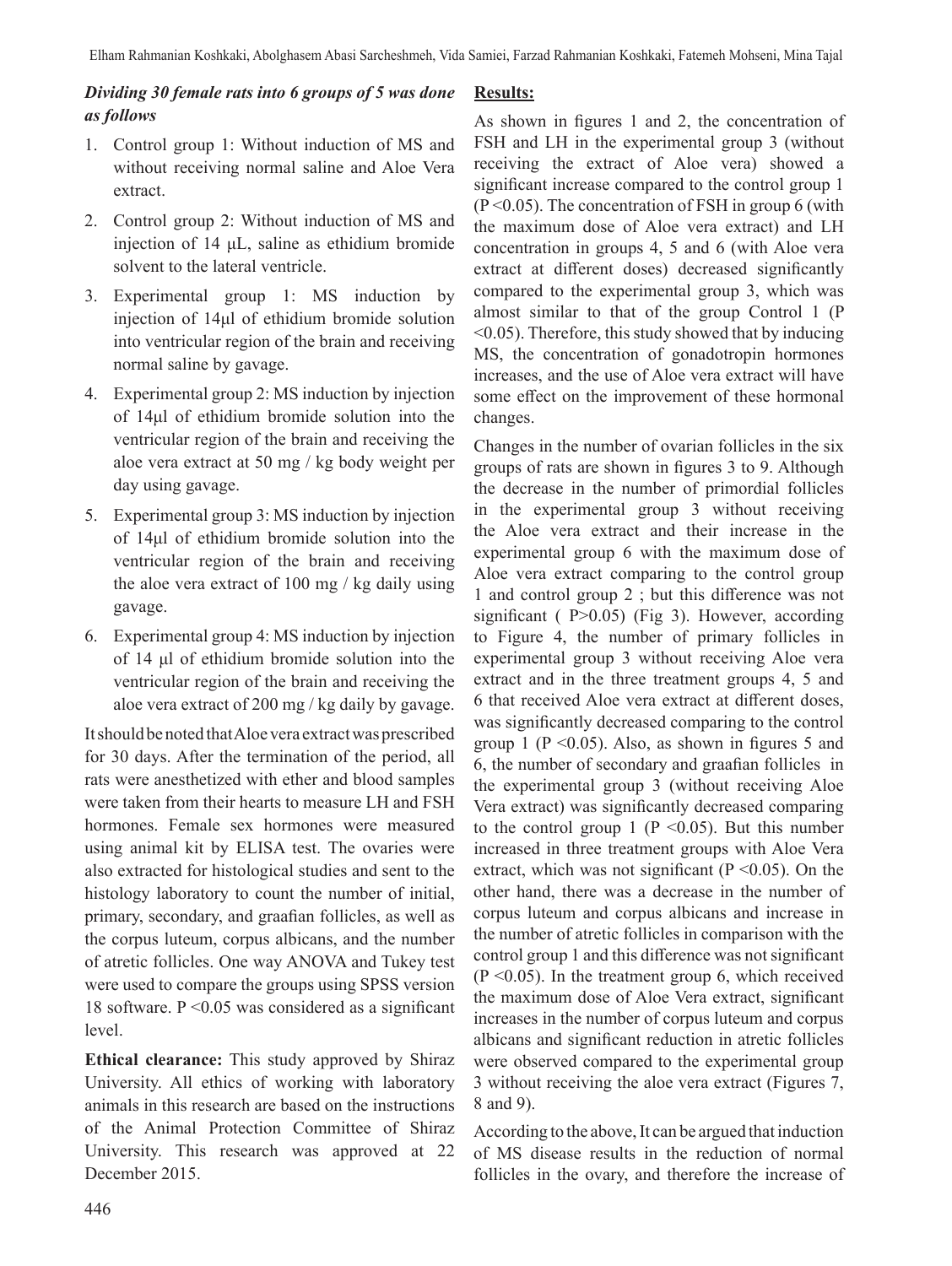

**Fig 1.** Comparison of serum concentration of FSH (mean ± standard error) in the studied groups (non-identical letters indicate a significant difference (P≥0.05). 1: control 1, 2: control 2, 3: MS induction with normal saline, 4: MS induction with aloe vera extract at 50 mg / kg body weight, 5: MS induction with aloe vera extract of 100 Mg / kg body weight, 6: MS induction with aloe vera extract at 200 mg / kg body weight.



**Fig 2.** Comparison of serum levels of LH (mean  $\pm$  standard error) in the studied groups (non-identical letters indicate a significant difference (P≥0.05). 1: control 1, 2: control 2, 3: MS induction with normal saline, 4: MS induction with aloe vera extract at 50 mg / kg body weight, 5: MS induction with aloe vera extract of 100 Mg / kg body weight, 6: MS induction with aloe vera extract at 200 mg / kg body weight.



**Fig 3.** Comparison of the number of initial follicles (mean  $\pm$  standard error) in the studied groups (there was no significant difference between the groups ( $P \le 0.05$ ).

1: control 1, 2: control 2, 3: MS induction with normal saline, 4: MS induction with aloe vera extract at 50 mg / kg body weight, 5: MS induction with aloe vera extract of 100 Mg / kg body weight, 6: MS induction with aloe vera extract at 200 mg / kg body weight.



**Fig 4**. Comparison of the number of primary follicles (mean  $\pm$  standard error) in the studied groups (nonidentical letters indicate a significant difference (P≥0.05). 1: control 1, 2: control 2, 3: MS induction with normal saline, 4: MS induction with aloe vera extract at 50 mg / kg body weight, 5: MS induction with aloe vera extract of 100 Mg / kg body weight, 6: MS induction with aloe vera extract at 200 mg / kg body weight.



**Fig 5.** Comparison of the number of secondary follicles (mean  $\pm$  standard error) in the studied groups (nonidentical letters indicate a significant difference (P≥0.05). 1: control 1, 2: control 2, 3: MS induction with normal saline, 4: MS induction with aloe vera extract at 50 mg / kg body weight, 5: MS induction with aloe vera extract of 100 Mg / kg body weight, 6: MS induction with aloe vera extract at 200 mg / kg body weight.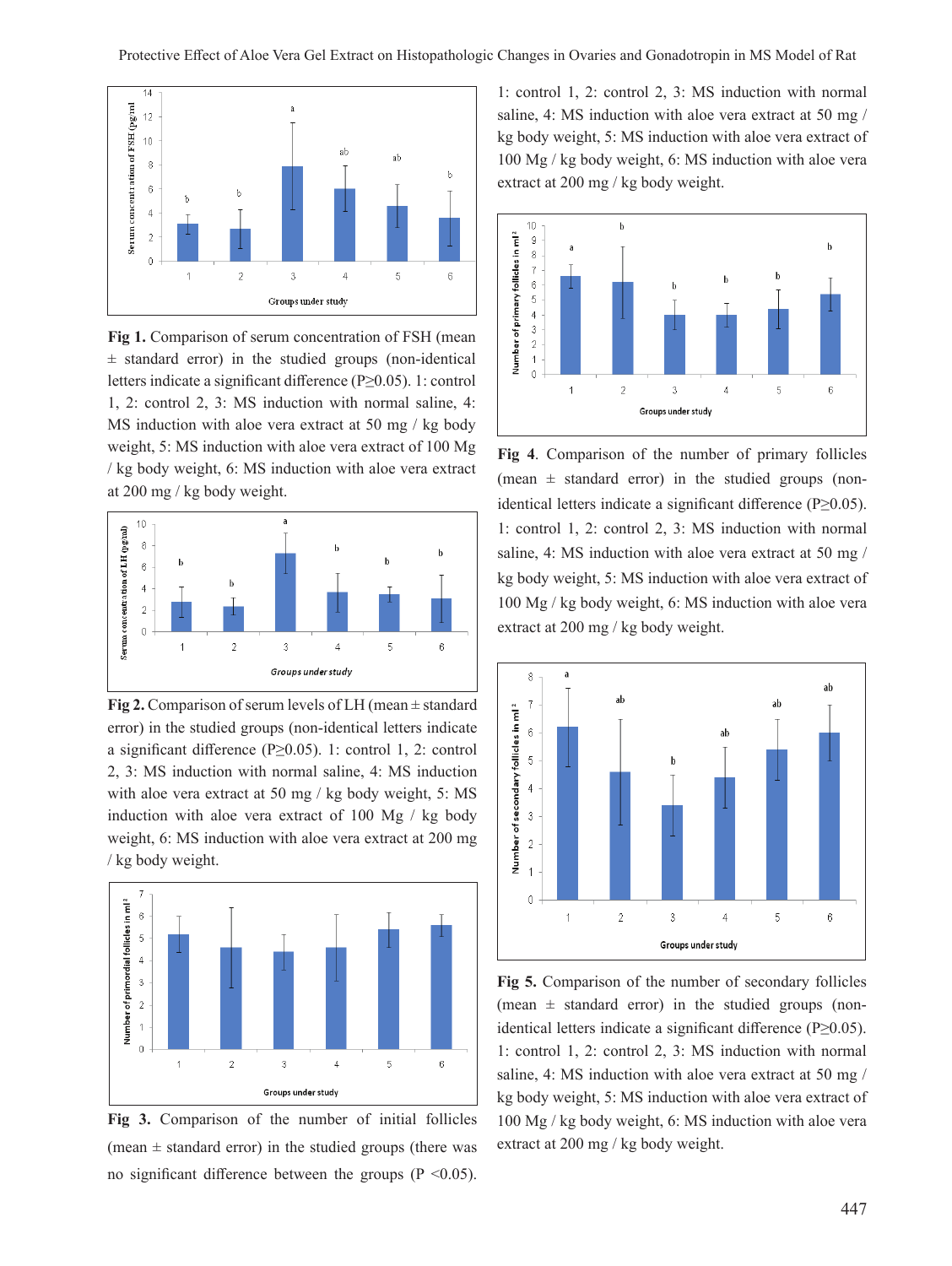

**Fig 6.** Comparison of the number of graafian follicles (mean  $\pm$  standard error) in the studied groups (nonidentical letters indicate a significant difference (P≥0.05). 1: control 1, 2: control 2, 3: MS induction with normal saline, 4: MS induction with aloe vera extract at 50 mg / kg body weight, 5: MS induction with aloe vera extract of 100 Mg / kg body weight, 6: MS induction with aloe vera extract at 200 mg / kg body weight.



**Fig 7.** Comparison of the number of corpus luteum (mean  $±$  standard error) in the studied groups (non-identical letters indicate a significant difference (P≥0.05). 1: control 1, 2: control 2, 3: MS induction with normal saline, 4: MS induction with aloe vera extract at 50 mg / kg body weight, 5: MS induction with aloe vera extract of 100 Mg / kg body weight, 6: MS induction with aloe vera extract at 200 mg / kg body weight.



**Fig 8.** Comparison of the number of corpus albicans(mean  $±$  standard error) in the studied groups (non-identical letters indicate a significant difference (P≥0.05). 1: control 1, 2: control 2, 3: MS induction with normal saline, 4: MS

induction with aloe vera extract at 50 mg / kg body weight, 5: MS induction with aloe vera extract of 100 Mg / kg body weight, 6: MS induction with aloe vera extract at 200 mg / kg body weight.



**Fig 9.** Comparison of the number of atretic follicles (mean  $\pm$  standard error) in the studied groups (non-identical letters indicate a statistically significant difference  $(P \ge 0.05)$ . 1: control 1, 2: control 2, 3: MS induction with normal saline, 4: MS induction with aloe vera extract at 50 mg / kg body weight, 5: MS induction with aloe vera extract of 100 Mg / kg body weight, 6: MS induction with aloe vera extract at 200 mg / kg body weight.

atretic or extinct follicles and the use of aloe vera extract will be beneficial for its improvement. In Figure 10, it has been shown that ovarian tissue has been degraded in ms groups and the number of follicles has decreased, but in the group receiving Aloe vera extract, the ovarian tissue was recovered dose-dependent.

#### **Discussion:**

In the present study, the concentration of LH and FSH hormones in the rats with MS without receiving Aloe Vera extract significantly increased compared with the control group, which is consistent with the results of previous studies. Studies by various researchers have shown that in MS, the concentration of gonadotropin hormones has a direct correlation with the severity of the disease and has a diverse relation with the concentration of estradiol hormone. In patients with MS, there is a peripheral resistance to the gonadotropins in hypothalamic pituitary adrenal gland axis, Which leads to an abnormal increase in the secretion estradiol from the adrenal gland, resulting in an incorrect increase in the secretion of gonadotropins from the pituitary<sup>18</sup>, as well as in the serum of patients with MS, prolactin, LH and FSH concentration is higher than normal people<sup>19</sup>. Increasing FSH due to decreased ovarian secretion inhibitor causes lack of inhibition of FSH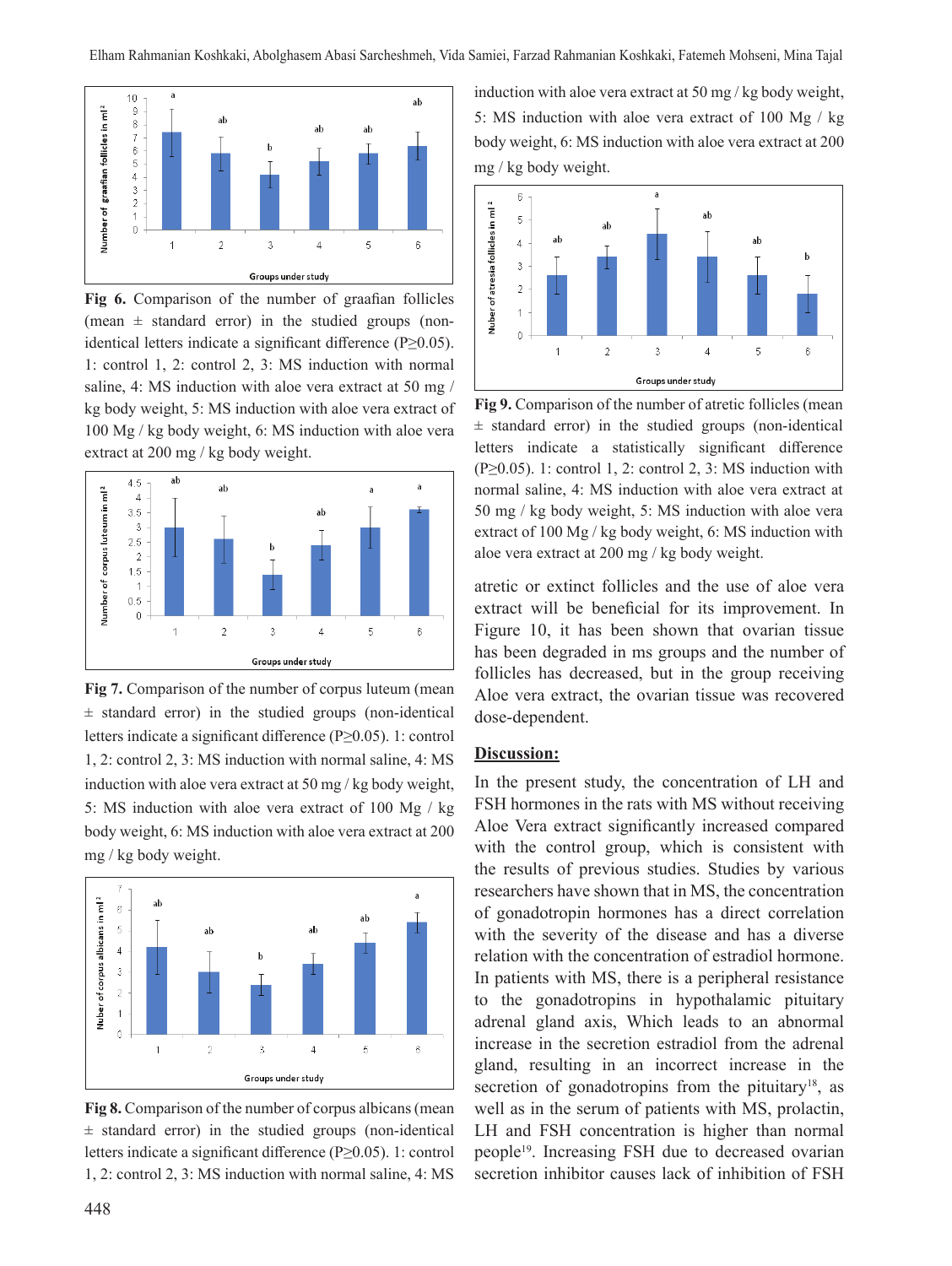

**Fig 10.** A part of the ovary photomicrograph in female rats showed histomorphometric changes in various ovarian follicles, corpus luteum and corpus albicans in control group 1, control group 2, MS induction with normal saline (C), MS Induction with aloe vera extract at 50 mg / kg body weight (D), MS inductionof with aloe vera extract at 100 mg / kg body weight (E), MS induction with aloe vera extract of 200 mg / kg body weight (F). (Coloration of hematoxylin and eosin, magnification 72) CL: corpus luteum, PR: initial follicle P: primary follicle, S: secondary follicle, G: follicle graafian, TA: tunica albuginea GL: germ cell, N: tissue necrosis, CLA: extinct corpus luteum.

secretion<sup>20</sup>. On the other hand, in patients with  $MS$ , cytokines also cause inflammation in the pathway of the hypothalamus-pituitary-gonadal (HPG) and, as a result, disrupt the pathway of HPG and increase the secretion of LH in MS patients $21$ .

Regarding the mentioned issues, one of the ways to treat sexual dysfunction in patients with MS is to reduce gonadotropin hormones that have increased during the disease. In this study, following the use of Aloe vera extract, the concentration of FSH and LH hormones in the rats with MS was significantly decreased compared to control group.

Roberts et al reported that the level of LH in rats exposed to phytoestrogens was reduced<sup>22</sup>. On the other hand, studies on a diet rich in phytoestrogens in humans and animals showed that phytoestrogens inhibited the secretion of luteinizing hormones, and phytoestrogens, with the effect on the hypothalamus and inhibition of the activity of the cell producing the gonadotropin releasing hormone, stopped the hypothalamus-pituitary - Gonadal pathway<sup>23</sup>.

In 2007, Monsefi et al. stated that aloe vera had phytoestrogenic compounds<sup>5</sup>, and also in a study on the effect of aloe vera plant on gonadotropin hormones in matured rats, it was found that the hydroalcoholic extract of this plant had an anti-androgenic effect and It can reduce the parameters of androgen dependent, including secretion of gonadotropins $24$ .

Therefore, the results of these studies are consistent with changes in gonadotropin hormones in Aloe vera treated rats in this study. The aloe vera extract, probably due to its phytoestrogenic properties, can inhibit the activity of pituitary- gonads and thus decrease the secretion of gonadotropins.

Regarding the results, it was found that the number of normal ovarian follicles in female rats with MS and without treatment was significantly decreased and the number of atretic or extinct follicles was significantly increased and therefore this finding was consistent with previous studies by the researchers who reported that the reduction of sexual cells and the reduction of puberty of these cells could be due to neurological impairment in MS, as the puberty of the sexual cells is happened by the secretion of various and specific glycoproteins from the epithelial cells caused by neural stimulation. What is certain is MS disease is a condition with an impairment of the nervous system<sup>9,25</sup>. On the other hand, MS causes activation of inflammatory cytokines in other organs and the destruction of neurons and myelin cells in the nerve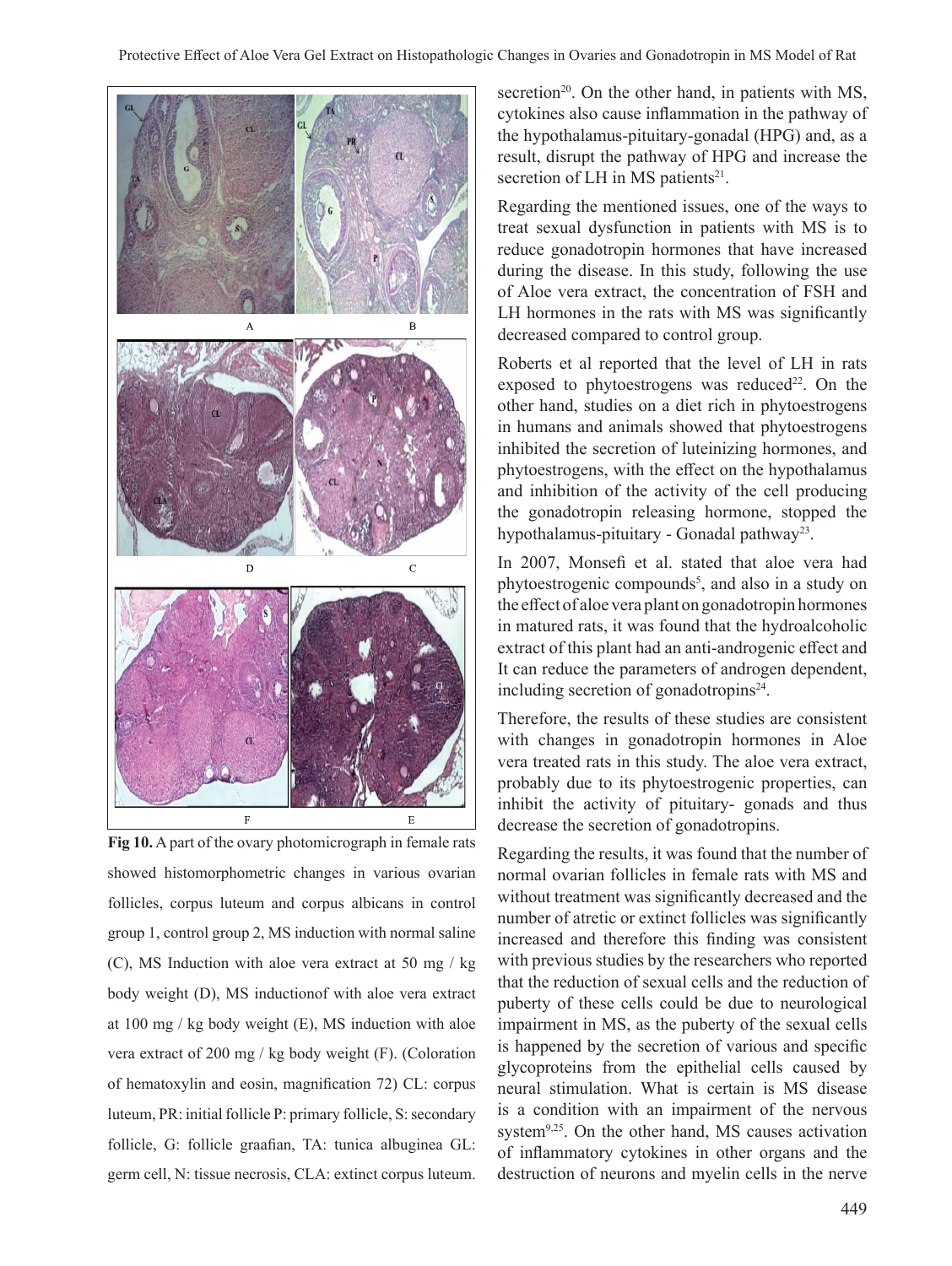tissue21. Therefore, in the present study, decreasing the number of ovarian follicles, especially matured follicles and increasing the number of atretic follicles in the rats, can be due to neurological disorders in MS, resulting in reduced glycoproteins and activation of inflammatory cytokines in ovarian tissue.

The present study showed that induction of MS without receiving Aloe Vera extract also significantly reduced the number of corpus albicans compared to the control group, which is consistent with changes in corpus luteum. Also, in this study, Aloe vera extract was effective in improving the number of ovarian follicles, corpus luteum and corpus albicans, especially with the maximum dosage. This finding is consistent with the research by Kosif et al. who stated that the aloe vera extract has a similar effect as the follicular stimulating hormone of the ovary and acts like this hormone, which increases and develops the ovarian follicles<sup>26</sup>.

Another study found that the Aloe vera has a beneficial effect on the reproductive system and ovarian tissue of the rat, and this plant increases folliculogenesis by increasing the vein around the ovarian follicles and ovarian stroma<sup>27</sup>.

The protective effect of Aloe vera on the testis histological changes in male rats has also been reported and stated that Aloe vera increases the number of spermatogonia, spermatocytes, spermatids and sertoli cells significantly<sup>28</sup>. Many previous studies have highlighted the role of phytoestrogens in protecting cells, which stated that phytoestrogenic compounds inhibited the process of apoptosis and thus reduced atretic follicles<sup>29,30</sup>, and also reported that phytoestrogens with their anti-oxidant properties have positive effects on intracellular enzymes, normal form of protein, growth factor and cell proliferation<sup>31,32</sup>. Therefore in this research, it can be concluded that the Aloe vera extract can inhibits apoptosis and reduces atretic follicles and increases ovarian follicles in rats receiving Aloe vera

extract due to its antioxidant properties and having phytoestrogenic compounds which is similar to estradiol formula.

#### **Conclusion:**

According to previous researches on the properties of effective ingredients in Aloe Vera, and considering the results of this research, we can express the protective effect of aloe vera gel to prevent changes in gonadotropin and histopathologic ovarian hormones caused by MS disease. Therefore, Aloe vera plant gel extract as a medicinal plant has good potential for improving gonadotropin hormones, sexual cells and fertility in patients with MS that can be attributed to phytoestrogenic properties of this plant.

# **Acknowledgements;**

The authors greatly acknowledge Shiraz University for the financial support from the Grant Research Council.

# **Funding:**

This research did not receive any specific grant from any funding agency.

# **Declaration of Interests**:

The authors declare that there is no conflict of interest that could be perceived as prejudicing the impartiality of the research reported

## **Author's contribution:**

Data gathering and idea owner of this study: Elham Rahmanian Koshkaki

Study design: Fatemeh Meshkini, Mina Tajali, Amir Ali Rafati

Data gathering: Abolghasem Abasi Sarcheshmeh, Vida Samiei, Farzad Rahmanian Koshkaki

Writing and submitting manuscript: Fatemeh Mohseni, Elham Rahmanian Koshkaki, Mina Tajali

Editing and approval of final draft: Fatemeh Mohseni, Elham Rahmanian Koshkaki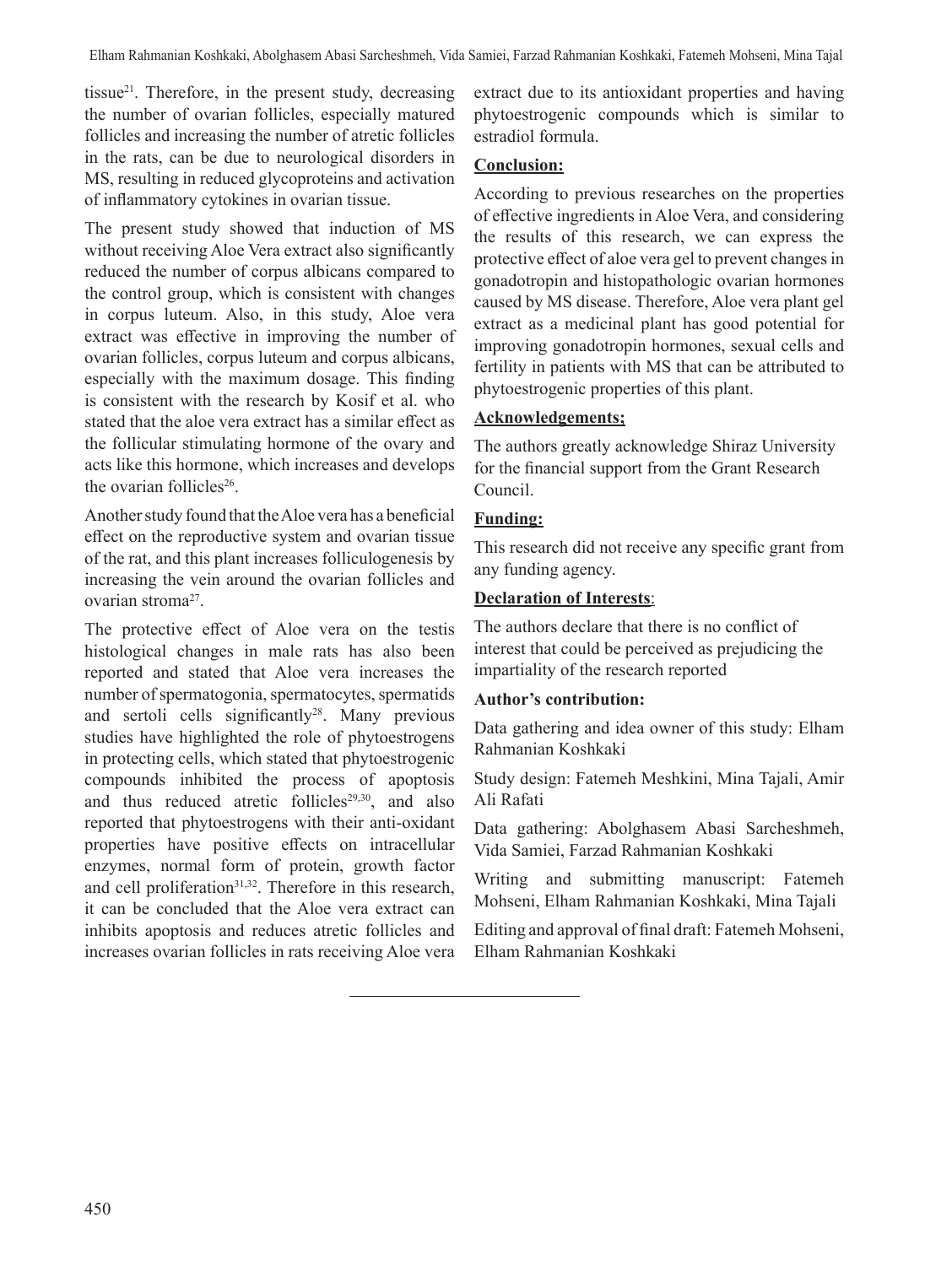Protective Effect of Aloe Vera Gel Extract on Histopathologic Changes in Ovaries and Gonadotropin in MS Model of Rat

#### **References:**

- 1. Chitnis T, Tenembaum S, Banwell B, Krupp L, Pohl D, Rostasy K, et al. Consensus statement: evaluation of new and existing therapeutics for pediatric multiple sclerosis. *Multiple Sclerosis Journal.* 2012;**18**(1):116-27.
- 2. Jacques FH, Lublin FD. Defining the clinical course of multiple sclerosis: The 2013 revisions Author Response. Neurology. 2015;**84**(9):963-.
- 3. Orton S-M, Herrera BM, Yee IM, Valdar W, Ramagopalan SV, Sadovnick AD, et al. Sex ratio of multiple sclerosis in Canada: a longitudinal study. *Lancet Neurol*. 2006;**5**(11):932-6.
- 4. Fauci AS. Harrison's principles of internal medicine: McGraw-Hill, Medical Publishing Division New York; 2008.
- 5. Malihezaman M, Sara P. Effects of aqueous extract of Anethum graveolens on male reproductive system of rats. *Lancet Neurol*. 2007;**7**(5):815-8.
- 6. Jalkanen A, Alanen A, Airas L, Sclerosis FM, Group PS. Pregnancy outcome in women with multiple sclerosis: results from a prospective nationwide study in Finland. *Lancet Neurol*. 2010;**16(**8):950-5.
- 7. Airas L, Saraste M, Rinta S, Elovaara I, Huang YH, Wiendl H. Immunoregulatory factors in multiple sclerosis patients during and after pregnancy: relevance of natural killer cells. *Clin Exp Immunol*. 2008;**151**(2):235-43.
- 8. Finkelsztejn A, Brooks J, Paschoal F, Fragoso Y. What can we really tell women with multiple sclerosis regarding pregnancy? A systematic review and meta‐ analysis of the literature. BJOG: An International Journal of Obstetrics & Gynaecology. 2011;**118**(7):790-7.
- 9. Pakpoor J, Goldacre R, Schmierer K, Giovannoni G, Goldacre MJ. Testicular hypofunction and multiple sclerosis risk: A record‐linkage study. *Ann Neurol.* 2014;**76**(4):625-8.
- 10. Yasin, H, Khalid, S, Abrar, H, Rizwani, G, Perveen, R, & Fatima, K. Comperative phyto toxicological and anti inflammatory effects of leaves extracts of holoptelea integrifolia. *Bangladesh J Med Sci*. 2018;**17**(2):212-17.
- 11. Widjaja, S., & Rusdiana. Extract Ethanol of Poguntano in Alloxan Induced Diabetic Rats. *Bangladesh J Med Sci*. 2018;**17**(2):251-54.
- 12. Yadav V, Bever C, Bowen J, Bowling A, Weinstock-Guttman B, Cameron M, et al. Summary of evidencebased guideline: Complementary and alternative medicine in multiple sclerosis Report of the Guideline Development Subcommittee of the American Academy of Neurology. Neurology. 2014;**82**(12):1083-92.
- 13. Baravalle C, Salvetti N, Mira G, Lorente J, Ortega H. The role of ACTH in the pathogenesis of polycystic ovarian syndrome in rats: hormonal profiles and ovarian morphology. *Physiol Res*. 2007;**56**(1):67-78.
- 14. Smith MM, Arnett PA. Factors related to employment status changes in individuals with multiple sclerosis. *Mult Scler*. 2005;**11**(5):602-9.
- 15. Joseph B, Raj SJ. Pharmacognostic and phytochemical properties of Ficus carica Linn–An overview. *Int J Pharm Tech Res*. 2011;**3**(1):8-12.
- 16. Mazzanti CM, Spanevello RM, Morsch A, Zanin R, Battisti V, Ahmed M, et al. Previous treatment with ebselen and vitamin E alters adenine nucleotide hydrolysis in platelets from adult rats experimentally demyelinated with ethidium bromide. *Life Sci*. 2007;**81**(3):241-8.
- 17. Ahmad Emami S, Sahebkar A, Javadi B. Paresthesia: a review of its definition, etiology and treatments in view of the traditional medicine. Current pharmaceutical design. 2016;22(3):321-7.
- 18. Foroughipour A, Norbakhsh V, Najafabadi SH, Meamar R. Evaluating sex hormone levels in reproductive age women with multiple sclerosis and their relationship with disease severity*. J Res Med Sci*. 2012;**17**(9):882.
- 19. Grinsted L, Heltberg A, Hagen C, Djursing H. Serum sex hormone and gonadotropin concentrations in premenopausal women with multiple sclerosis. *J Int Med*. 1989;**226**(4):241-4.
- 20. Nabavi SM, Koupai SA, Nejati MR, Garshasbi E, Jalali MR. Menstrual irregularities and related plasma hormone levels in multiple sclerosis patients treated with beta interferone. *Acta Med Iran*. 2010;**48**(1):36.
- 21. Foster SC, Daniels C, Bourdette DN, Bebo BF. Dysregulation of the hypothalamic–pituitary–gonadal axis in experimental autoimmune encephalomyelitis and multiple sclerosis. *J Neuroimmunol*. 2003;**140**(1):78-87.
- 22. Roberts D, Veeramachaneni DR, Schlaff WD, Awoniyi CA. Effects of chronic dietary exposure to genistein, a phytoestrogen, during various stages of development on reproductive hormones and spermatogenesis in rats. *Endocrine*. 2000;**13**(3):281-6.
- 23. McGarvey C, Cates PS, Brooks AN, Swanson IA, Milligan SR, Coen CW, et al. Phytoestrogens and gonadotropin-releasing hormone pulse generator activity and pituitary luteinizing hormone release in the rat. *Endocrinol*. 2001;**142**(3):1202-8.
- 24. Shariati M, Mokhtari M, Rastegar S. Effect of Aloe extract on testosterone and gonadotropin hormone on rat.